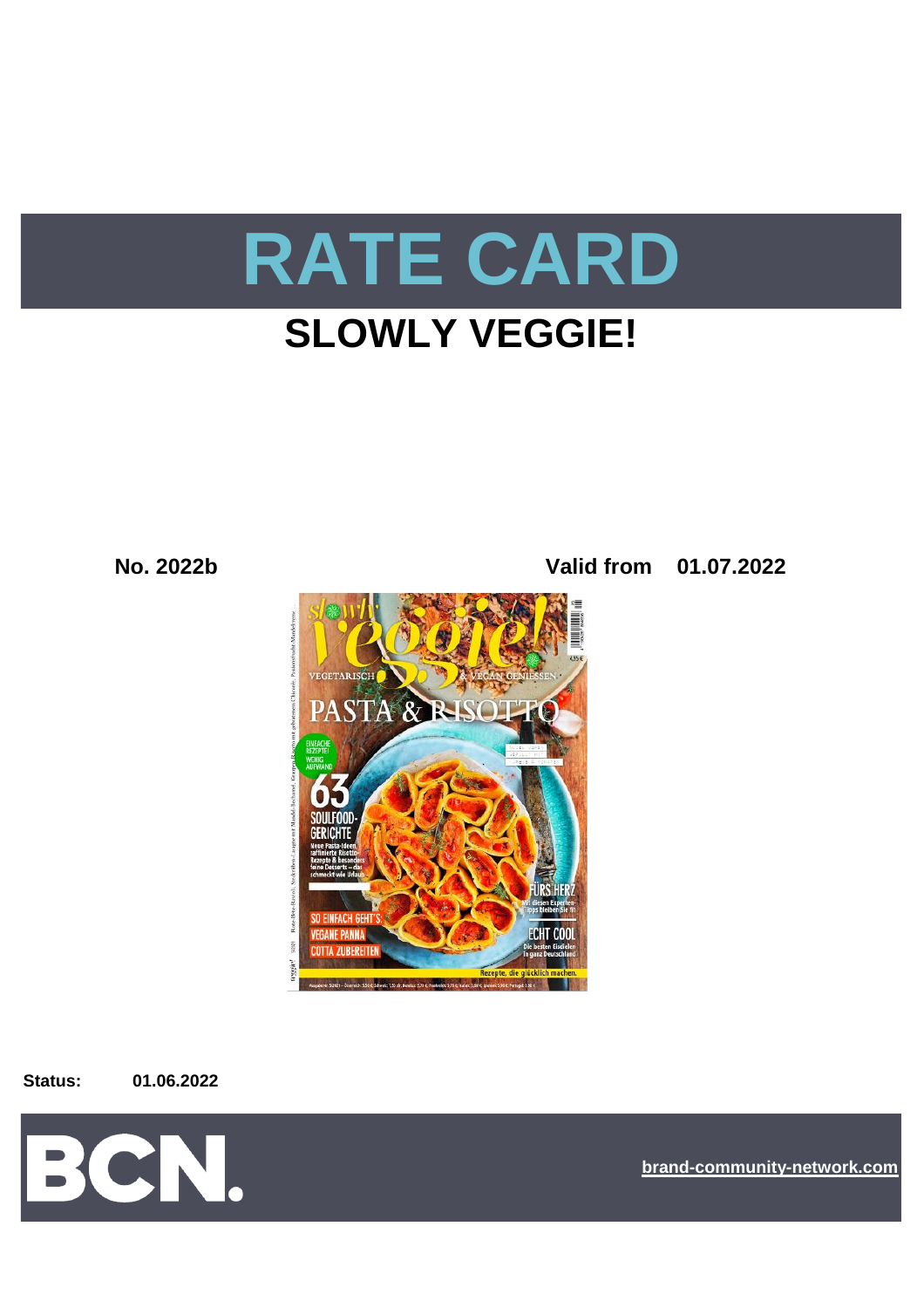

# **PUBLISHER'S DATA**

MFI Meine Familie & ich Verlag GmbH Commerzbank AG Arabellastraße 23 IBAN: DE54 6808 0030 0723 4120 00 D-81925 München BIC: DRES DEFF 680

P +49 89 9250 2902 [regine.runte@burda.com](mailto:regine.runte@burda.com) **Terms of payment:**

# **Print Management/Placement**

Chirstoph Claus AdTech Factory GmbH Hauptstraße 127 D-77652 Offenburg T +49 781 84 2866 [christoph.claus@adtechfactory.com](mailto:christoph.claus@adtechfactory.com)

# **Ad Management/Order Management**

Hauptstraße 127 D-77652 Offenburg P +49 781 84 2708

# **Frequency of publication**

**& on sale date Technical data:** 6x yearly, Wednesday (subject to change)

# **Place of publication** [duon-portal.de/](https://duon-portal.de/)

Offenburg, PZN 503329

# **Publisher Bank accounts: Bank accounts:**

UniCredit Bank AG **Brand Director IBAN: DE19 7002 0270 0015 0249 05** Regine Runte **BIC: HYVEDEMMXXX** 

Invoices are due in net 30 days after the invoice date. The publisher guarantees a 2 per cent discount for advance payments, provided that the invoice amount is submitted on the publication date of the issue in which the advertisement is published at the latest and no older invoices are outstanding. In the event that the payment target is exceeded, default interest pursuant to Clause 11 of the Terms and Conditions of 5 per cent is calculated based on the respective base rate pursuant to Section 1 (1) of the German Discount Rate Transition Law (Diskontsatz-Überleitungs-Gesetz– DÜG). All prices are net prices. The statutory value-added tax is added. Direct debit is possible.

# AdTech Factory GmbH **Terms and conditions:**

All ad orders are exclusively carried out pursuant to the General Terms and Conditions. These have to be requested directly from BCN or can be viewed online at:

[orders@adtechfactory.com](mailto:orders@adtechfactory.com) [brand-community-network.com/terms-conditions](https://bcn.burda.com/terms-conditions)

For current and binding technical data, log onto duon-portal.de. Also available as PDF download.

# **Delivery of printer's copy:**

Please upload all copies electronically to duon-portal.de. For support please e-mail support@duon-portal.de or call +49 40 37 41 17 50.

# **General legal notice:**

The warranty claims specified in the publishers' general terms and conditions apply only when the certified technical requirements and standards published on the DUON portal have been fulfilled as well as the delivery has been carried out via the DUON portal. This also holds when data are provided without proof.

## **Online advertisement booking:**

The current, binding technical advertisement bookings can also be sent via the online booking system:

[obs-portal.de/](https://www.obs-portal.de/)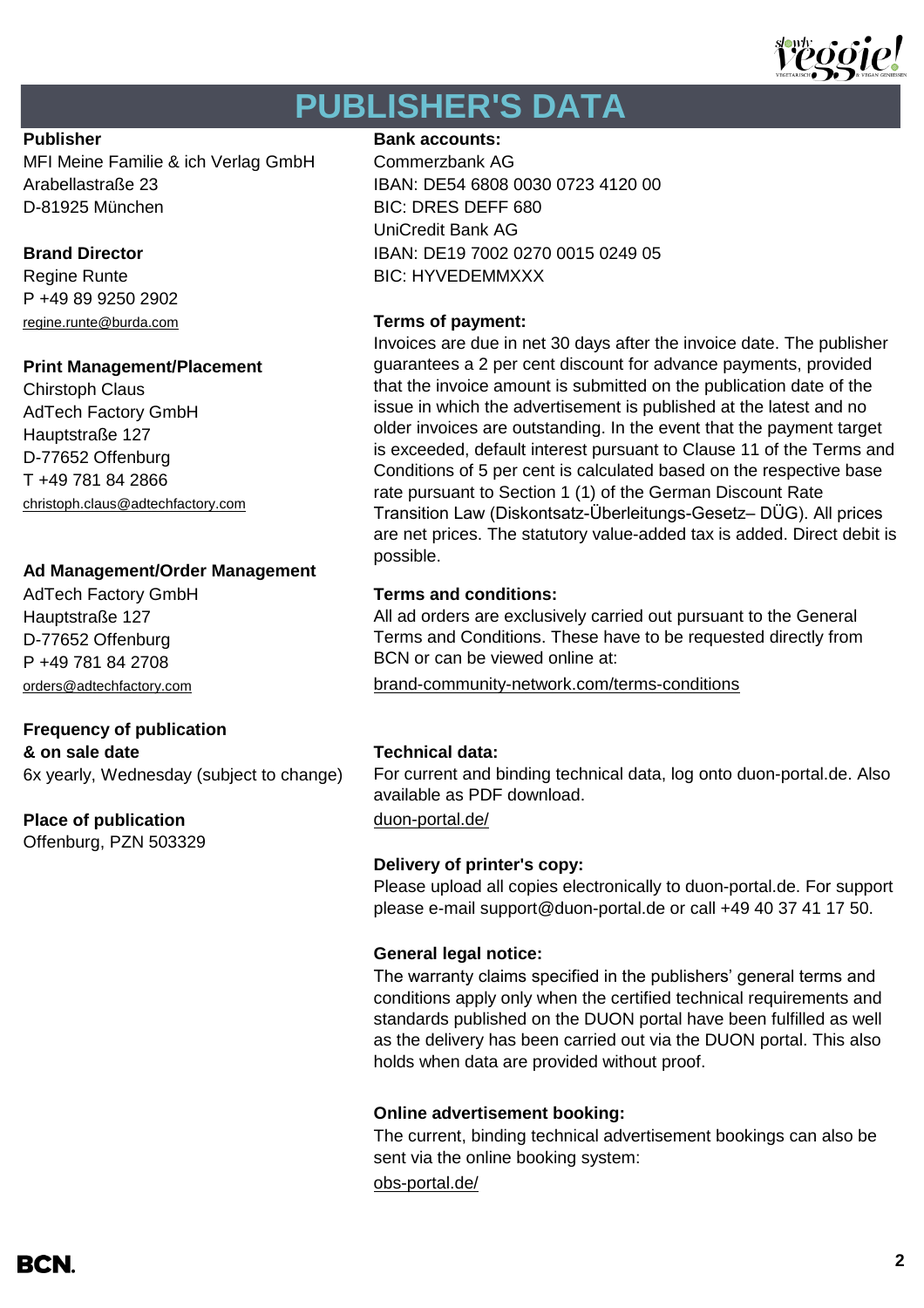

# **FORMATS & RATES**

| Format              | <b>Placement</b> | Bleed format* | Rate     |
|---------------------|------------------|---------------|----------|
| $2/1$ page          | Standard         | 426 x 275     | 32,800 € |
| $1/1$ page          | Standard         | 213 x 275     | 16,400 € |
| 1/2 page vertical   | Standard         | 104 x 275     | 10,200 € |
| 1/2 page horizontal | Standard         | 213 x 136     | 10,200 € |
| 1/3 page vertical   | Standard         | 70 x 275      | 7,600 €  |
| 1/4 page vertical   | Standard         | 54 x 275      | 6,200 €  |

## **Advertorials:**

\*width x height in mm

[brand-community-network.com/advertisin](https://bcn.burda.com/advertisingsolutions/print/native-ads)gsolutions/print/native-ads Formats and prices for advertorials created by the editorial team on request. For more information, please visit

# **Consecutive Ads:**

Surcharge on two or more adverts on consecutive partial-page ads: 5%

# **Fixed placements:**

Agreed fixed placements (e.g. first for a business line, commodity group, etc.) entitle the publisher to bill a

# **Type area format:**

On request.

**Digital rate card:** Please find the digital rate card here: [brand-community-network.de/advertisingsolutions/digital/prices](https://bcn.burda.com/advertisingsolutions/digital/prices)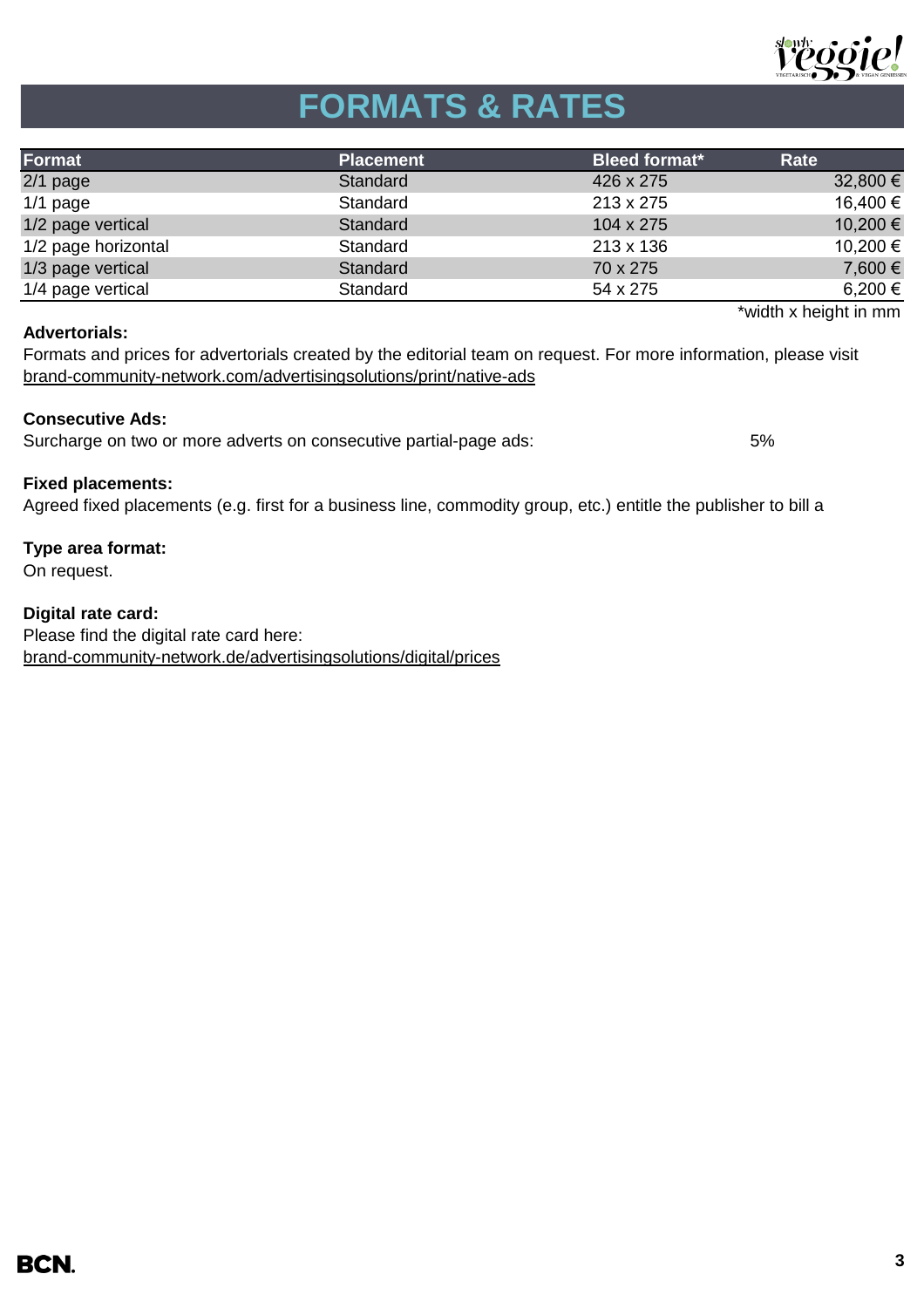

# **AD SPECIALS**

|                           | <b>Circulation excl.</b> | <b>Subscription</b> |                                                |
|---------------------------|--------------------------|---------------------|------------------------------------------------|
| <b>Rates per thousand</b> | subscriptions*           |                     | <b>circulation</b> Additional ad spec          |
| <b>Bound inserts</b>      |                          |                     | Prices apply for the I                         |
| up to 8 pages             | 120€                     | 150€                | domestic print run.                            |
| up to 12 pages            | 131€                     | 168€                | The publisher reserv                           |
| <b>Glued-on inserts</b>   |                          |                     | bookings with less th                          |
| Postcard up to 10 g       | 59€                      |                     | 76 € Smaller booking unit                      |
| Booklet up to 20 g        | 67€                      | 105€                | areas or federal state<br>will be charged an a |
| Sample up to 20 g         | 72€                      | 88€                 |                                                |
| <b>Loose inserts</b>      |                          |                     | A minimum run of 50                            |
| up to $20 g$              | 101€                     | 137€                | ad specials.                                   |
| up to $30 g$              | 115€                     |                     | 143 € *Circulation excl. sul                   |
| up to $40 g$              | 125€                     | 159€                | combined print runs                            |
| up to $50g$               | 136 €                    | 175€                | newsstand, subscrip<br>sales.                  |

**ials available on request.** 

booking of at least the entire

es the right to reschedule han domestic print run.

ts, e.g. according to Nielsen es, are possible. For these dditional 30% per thousand.

0,000 copies applies for all

bscriptions is made up of the for the circulation segments tion circles, inflight and other

### **All tariff ad specials are eligible for discount and count towards the annual agreement commitment.**

## **Calculation basis:**

The calculation basis is the planned circulation or IVW quarterly report upon order confirmation, exclusive of the respective e-paper copies.

### **Delivered quantity:**

The delivered quantity is based on the planned print run or IVW quarterly report valid at the date of the order confirmation, plus 2 % surplus. In order to react to circulation fluctuations at short notice, we recommend contacting our Print Management/Placement (see "Your Personal Contacts" page) one more time before production start.

### **Delivery address and deadline:**

Please find the delivery address and deadline on the respective order confirmation. An incoming goods inspection does not take place at the printing plant.

### **Conditions of delivery:**

Ad specials must be delivered in accordance with the guidelines of the Bundesverband für Druck und Medien (German Association of Print and Media), and be clearly marked with the name of the publication and issue. The material must be delivered, carriage paid, to the address where it will be processed.

### **Order and cancellation date:**

See "special closing dates" on page "Schedule & Topics Print"; due to limited availability, we strongly recommend booking as early as possible.

### **Proviso:**

Should any processing problems arise, completion of the circulation takes priority over ad special processing.

### **AdSpecial Portal:**

Binding technical information on Ad Specials and information on deadlines, samples and delivery for the participating objects is available for download at adspecial-portal.de

**Glued-on inserts:** The basis is a 1/1 carrier advertisement.

## **Sample products:**

An additional postal fee applies to samples and objects over 2.5 mm thickness.

## **Samples:**

Samples must be presented by the closing date at the latest. For product samples 50 pieces are required up front. For all other ad specials a minimum of 5 samples are required. To be sent: AdTech Factory, Print Management, Hauptstraße 127, 77652 Offenburg, Germany.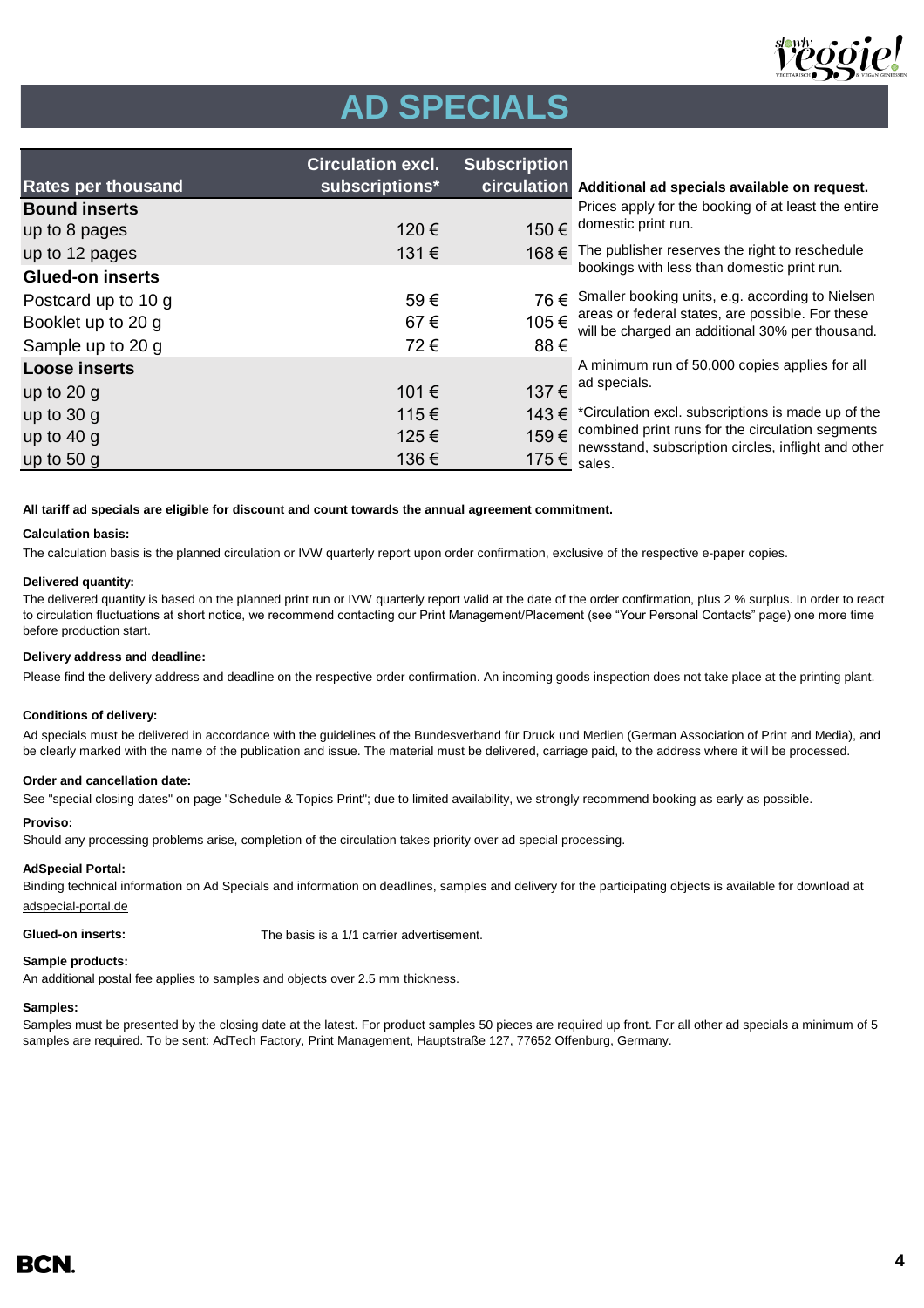

# **SCHEDULE**

| The BCN topic preview tool provides you with attractive themes or specials: |              | brand-community-network.com/topic-preview-tool |             |                                |
|-----------------------------------------------------------------------------|--------------|------------------------------------------------|-------------|--------------------------------|
| No.                                                                         | On sale date | Closing date*                                  | Copy date** | <b>Special closing date***</b> |
| 1/22                                                                        | 09.02.22     | 29.12.21                                       | 29.12.21    | 15.12.21                       |
| 2/22                                                                        | 06.04.22     | 23.02.22                                       | 23.02.22    | 09.02.22                       |
| 3/22                                                                        | 01.06.22     | 20.04.22                                       | 20.04.22    | 06.04.22                       |
| 4/22                                                                        | 27.07.22     | 15.06.22                                       | 15.06.22    | 01.06.22                       |
| 5/22                                                                        | 21.09.22     | 10.08.22                                       | 10.08.22    | 27.07.22                       |
| 6/22                                                                        | 16.11.22     | 05.10.22                                       | 05.10.22    | 21.09.22                       |

\* Closing & cancellation date

\*\* Delivery date for printer's copies

\*\*\* Closing & cancellation date for ad specials, special formats, special placements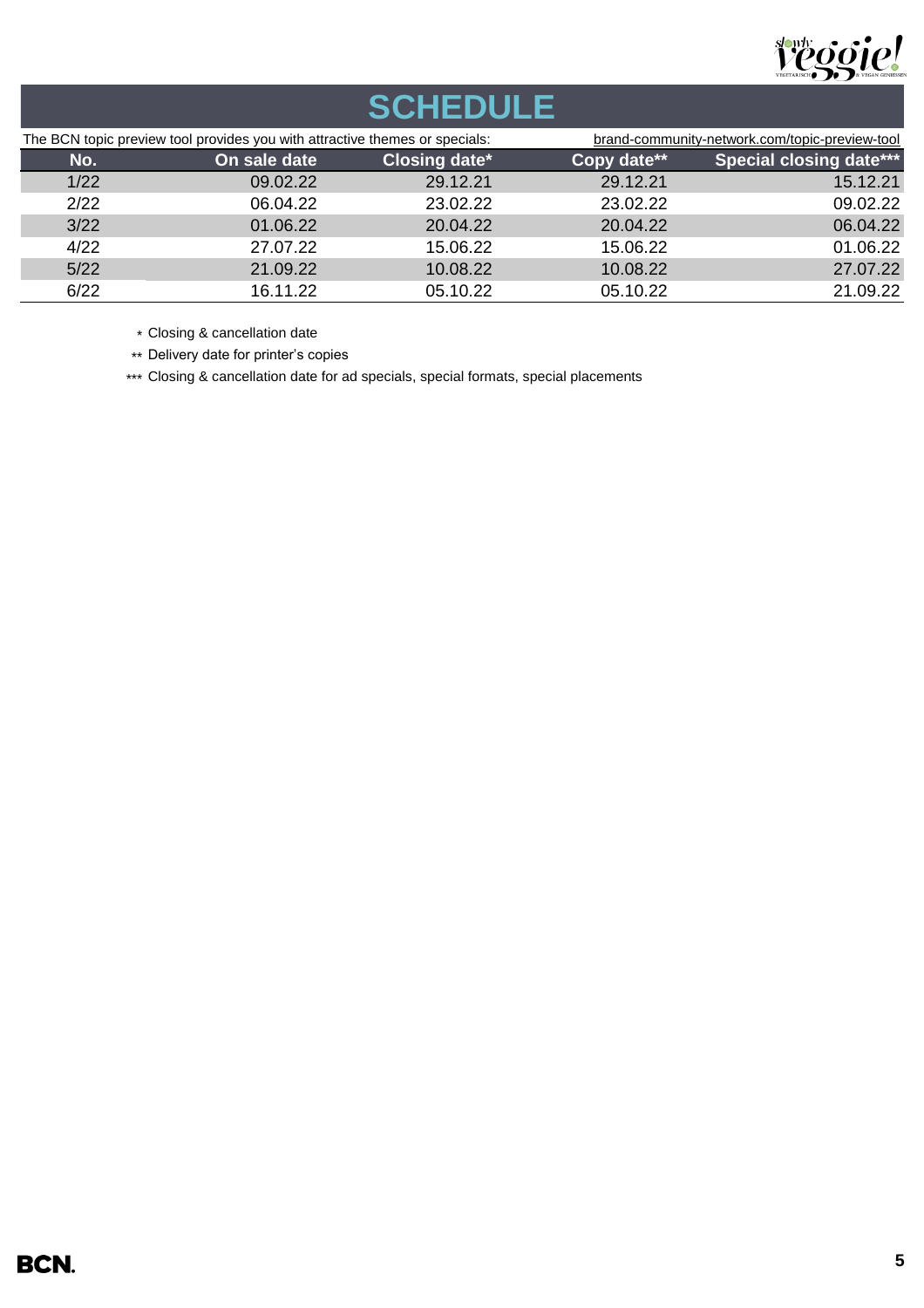

# **SPLIT-RUN ADVERTISING**



| Area         | 1/1 page |  |
|--------------|----------|--|
| Nielsen I    | 6,800 €  |  |
| Nielsen II   | 6,800€   |  |
| Nielsen IIIa | 6,800 €  |  |
| Nielsen IIIb | 6,800 €  |  |
| Nielsen IV   | 6,800 €  |  |
| Nielsen V    | 6,800 €  |  |
| Nielsen VI   | 6,800 €  |  |
| Nielsen VII  | 6,800€   |  |

Please enquire for latest **circulation** information.

Additional technical costs for plate change, etc. are not included in the indicated prices and are added to the 1/1 price. Price on request

We try to fulfil placement requests within our structural possibilities. Definite placement confirmation cannot be made.

Closing, cancellation and delivery date for printer's copies: See "Formats & Rates Print" page. Printer's copy: See technical requirements at [duon-portal.de/](https://duon-portal.de/)

For sales operation reasons, the sales areas may differ slightly from the Nielsen areas.